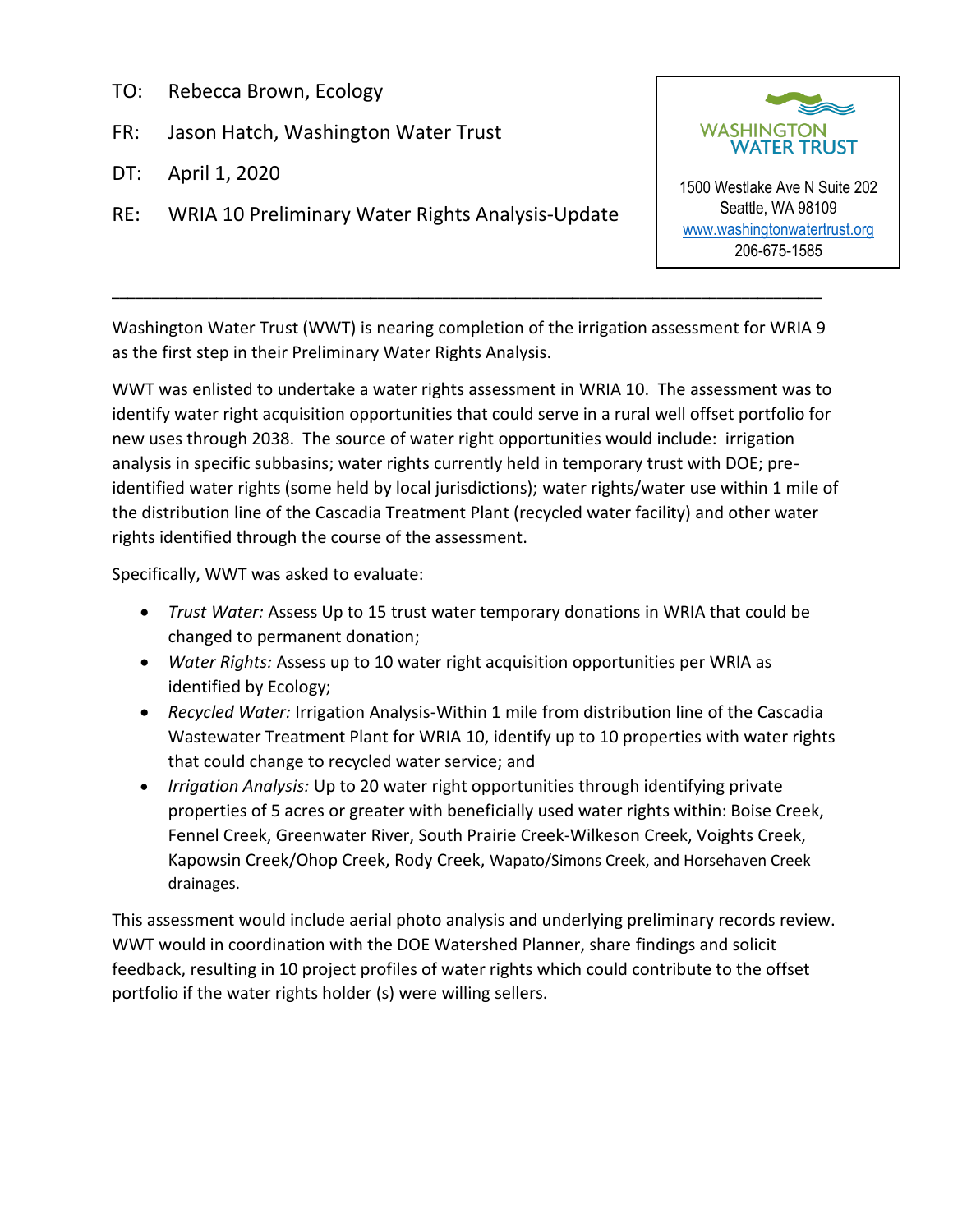# **Water Rights**

An irrigation analysis helps identify through aerial photo analysis where irrigation is likely occurring and where an underlying water right document supports that use. The Department of Ecology's WRTS database provides for **675 water right documents** within WRIA 10 priority basin, which are certificates, claims, or change record of examinations (ROE's). This number will be significantly pared down by focusing on documents which include irrigation as a purpose of use and demonstrate likely beneficial use through analysis of aerial photography from NAIP (National Agricultural Imagery Photography).

WWT is nearing completion of an irrigation analysis, which involves utilizing ArcGIS and measuring (delineating) areas of water use in 2013 and 2017. 2015 NAIP imagery was not used due to drought conditions that year. The irrigation analysis identifies water rights places of use with aerial imagery which aligns with the water use. The GIS analyst will assign high, medium, and low irrigation confidence. After water use and water right place of use is matched, the next phase of the water rights analysis is to use irrigation analysis results to prioritize and select water rights in each area to undergo a due diligence review.

Recommended and conventionally used selection criteria include:

- Water Right Document Type- Certificates and claims receive preference.
- Irrigated Acreage- Water rights with less than 5 acres of authorized or asserted use should be excluded from further consideration as they would not offer enough water to be viable offset projects. Water rights with more irrigated acreage identified receive preference.
- Confidence of Irrigated Acreage- Water rights with places of use seeing higher and more frequent (2013 and 2017) irrigation confidence receive preference.
- Priority Date- Water rights with more senior priority dates receive preference. (Puyallup-White Instream Flow Rule-3/21/80).
- Distance Upstream- Water rights higher in the sub-basin receive preference.
- Purpose of Use- Irrigation water rights receive preference due to ability to demonstrate beneficial use.
- Qa/Qi Annual and Instantaneous Quantity on Water Right- Water rights with greater quantities receive preference.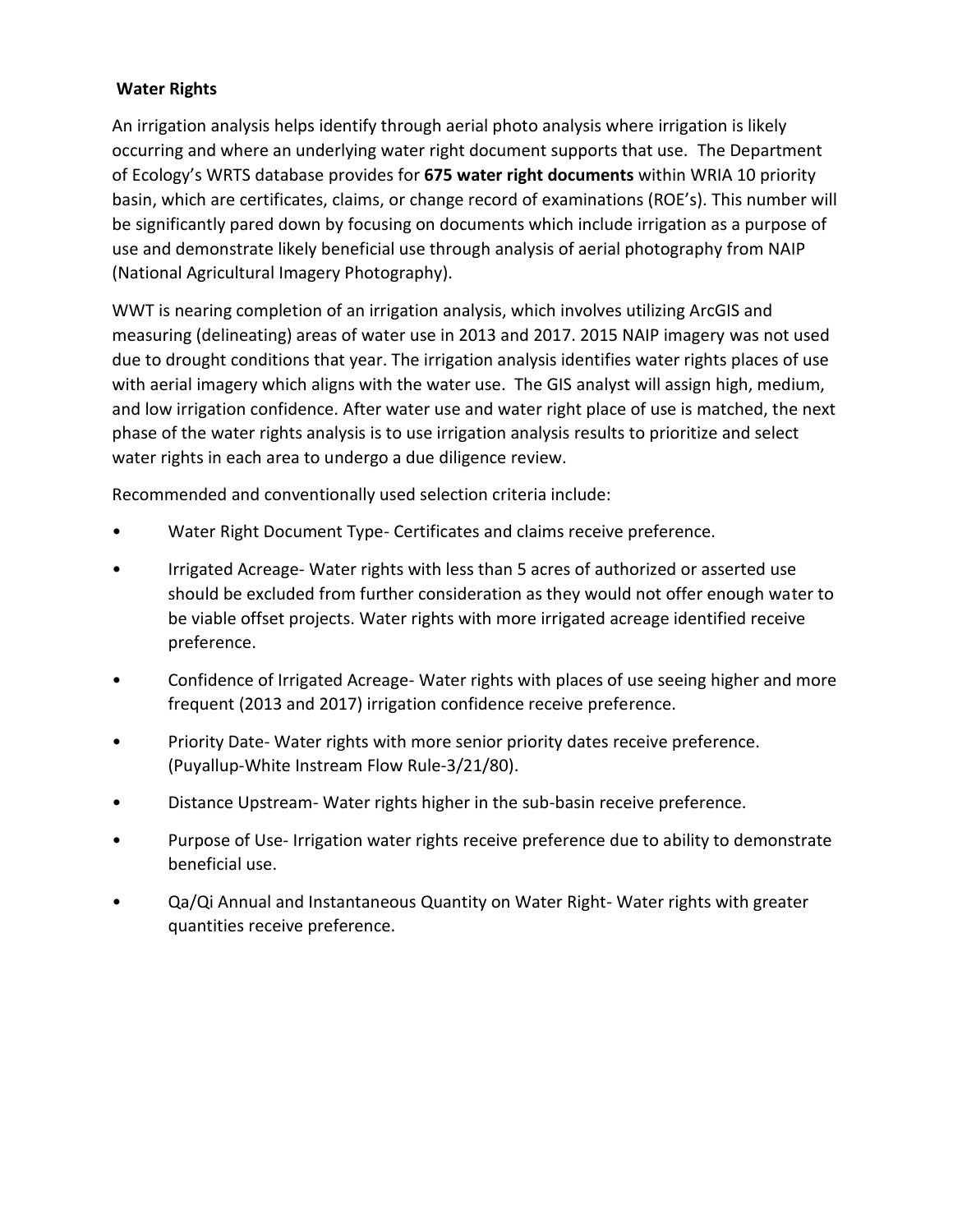#### **Geography Area Initial Findings**

|             |                            | <b>Number of Total Water</b> | Sum of<br><b>Irrigated Acres Irrigation</b> | <b>Delineated</b> | <b>Delineated</b>       |
|-------------|----------------------------|------------------------------|---------------------------------------------|-------------------|-------------------------|
| <b>WRIA</b> | <b>Name</b>                | <b>Rights</b>                | on WR                                       | <b>Count</b>      | <b>Irrigation Acres</b> |
|             |                            |                              |                                             |                   |                         |
|             | 10 Boise Creek-White River | 38                           | 686                                         | 71                | 972                     |
|             | Fennel Creek-Puyallup      |                              |                                             |                   |                         |
|             | 10 River                   | 106                          | 1,213                                       | 106               | 1,208                   |
|             |                            |                              |                                             |                   |                         |
|             | 10 Kapowsin Creek          | 5                            | $\qquad \qquad \blacksquare$                | 10                | 264                     |
|             |                            |                              |                                             |                   |                         |
|             | 10 Lower Greenwater River  | 18                           | $\overline{\phantom{0}}$                    | 0                 | 0                       |
|             |                            |                              |                                             |                   |                         |
|             | 10 South Prairie Creek     | 44                           | 417                                         | 73                | 469                     |
|             |                            |                              |                                             |                   |                         |
|             | 10 Upper Greenwater River  | 17                           | $\qquad \qquad \blacksquare$                | 0                 | 0                       |
|             |                            |                              |                                             |                   |                         |
|             | 10 Voight Creek            | 15                           | 355                                         | 7                 | 119                     |
|             |                            |                              |                                             |                   |                         |
|             | 10 Wilkeson Creek          | 3                            | 44                                          | 3                 | 38                      |
|             |                            |                              |                                             |                   |                         |
|             | <b>TOTAL</b>               | 246                          | 2715                                        | 270               | 3070                    |

| <b>PENDING</b>        |
|-----------------------|
| 10 Rody Creek         |
|                       |
| 10 Clear Creek        |
| 10 Wapato/Simon Creek |
| 10 Horsehaven Creek   |
|                       |

The findings above identify water rights within the basin, the authorized acres allowed with those water rights as well as the number of areas of delineated irrigation and the corresponding likely beneficially used acres. The next step is to align these irrigated acres with a water right (s) which authorizes this use.